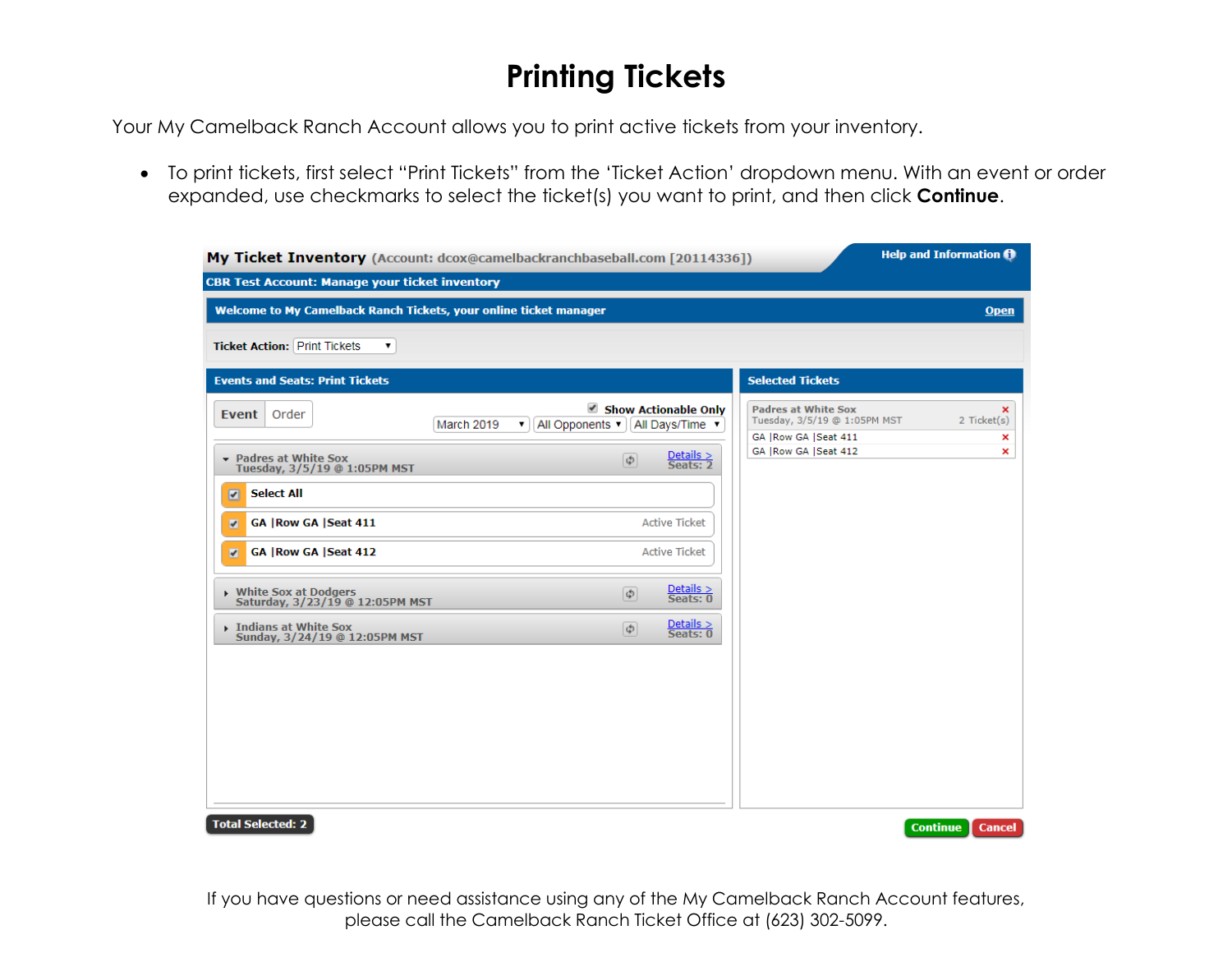• Review the selected tickets, and, if correct, click **Print Tickets.** 

|                                        |                                                    | <b>Print Tickets</b> (Account: dcox@camelbackranchbaseball.com [20114336])                                                                                                                                                           | <b>Help and Information @</b>             |               |
|----------------------------------------|----------------------------------------------------|--------------------------------------------------------------------------------------------------------------------------------------------------------------------------------------------------------------------------------------|-------------------------------------------|---------------|
| <b>CBR Test Account: Print Tickets</b> |                                                    |                                                                                                                                                                                                                                      |                                           |               |
|                                        |                                                    | Listed below are the tickets you have chosen to print. Please review for<br>accuracy and then click the Print Tickets button to complete the print process.<br>Once completed, links to print your Tickets@Home tickets will be disp | <b>Print Ticket Charges</b>               |               |
|                                        | Tuesday, 3/5/19 - Padres at White Sox - 1:05PM MST |                                                                                                                                                                                                                                      | <b>Ticket Fulfillment (Tickets@Home):</b> | \$0.00        |
| <b>Section</b>                         | <b>Row</b>                                         | <b>Seat</b>                                                                                                                                                                                                                          | <b>Total Amount Charged:</b>              | \$0.00        |
| GA                                     | GA                                                 | 411                                                                                                                                                                                                                                  |                                           |               |
| GA                                     | GA                                                 | 412                                                                                                                                                                                                                                  | <b>Print Tickets</b>                      | <b>Cancel</b> |
|                                        |                                                    |                                                                                                                                                                                                                                      |                                           |               |

Use of My Camelback Ranch Tickets signifies your agreement to the My Camelback Ranch Tickets Terms and Conditions

Use of My Camelback Ranch Tickets StubHub Resales signifies your agreement to the StubHub User Agreement and Privacy Policy

© 2018 MLB Advanced Media, L.P. All rights reserved.

The following are trademarks or service marks of Major League Baseball entities and may be used only with permission of Major League Baseball Properties, Inc. or the relevant<br>Major League Baseball entity: Major League, Maj Championship Series, All-Stars Game and the names, nicknames, logos, uniform designs, color combinations, and slogans designating the Major League Baseball clubs and entities, and their respective mascots, events and exhibitions.

Rel 1.5.0 Use of the Website signifies your agreement to the Terms of Use and Privacy Statement

If you have questions or need assistance using any of the My Camelback Ranch Account features, please call the Camelback Ranch Ticket Office at (623) 302-5099.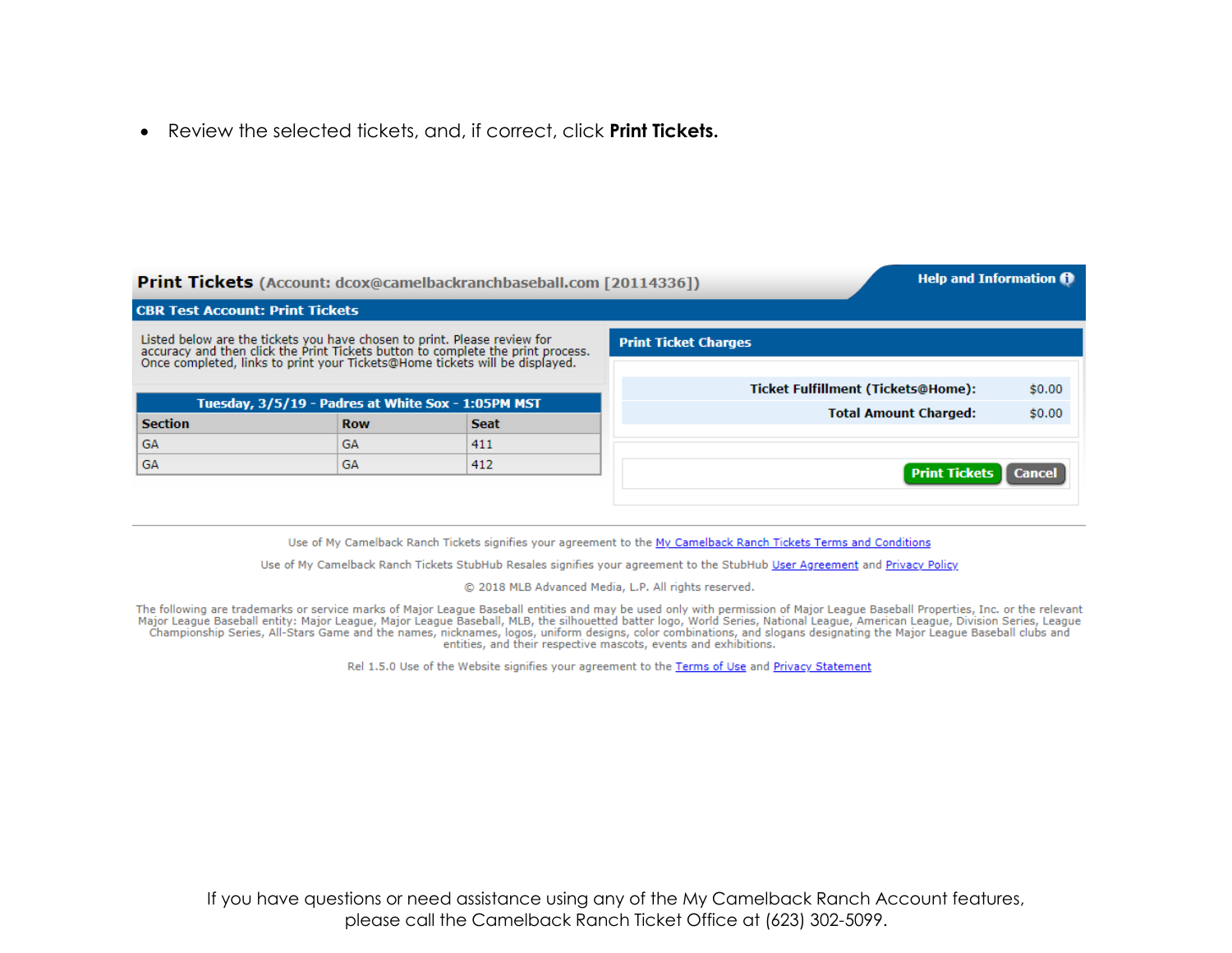• To print the tickets, check the box in the 'Select for Printing' column for the ticket(s) that you want to print. Once the tickets are selected, click **View & Print Tickets**.

| Listed below are the tickets you have printed. To print the tickets, check the Select for Printing checkbox for the ticket(s) which you want to print and click<br>the View & Print Tickets button. |           |           |     |                                             |                                       |
|-----------------------------------------------------------------------------------------------------------------------------------------------------------------------------------------------------|-----------|-----------|-----|---------------------------------------------|---------------------------------------|
|                                                                                                                                                                                                     |           |           |     |                                             | <b>Select All</b><br><b>Clear All</b> |
| <b>Event</b>                                                                                                                                                                                        |           |           |     | <b>Section Row Seat Select for Printing</b> | <b>Send Ticket to Wallet</b>          |
| <b>Padres at White Sox</b>                                                                                                                                                                          | <b>GA</b> | GA        | 411 | $\overline{\mathscr{L}}$                    | <b>Add to Wallet</b>                  |
|                                                                                                                                                                                                     | <b>GA</b> | <b>GA</b> | 412 | ✔                                           | <b>Add to Wallet</b>                  |
| Tue Mar 05 1:05PM<br>Camelback Ranch - Glendale, Phoenix, AZ                                                                                                                                        |           |           |     |                                             |                                       |

Use of My Camelback Ranch Tickets signifies your agreement to the My Camelback Ranch Tickets Terms and Conditions

Use of My Camelback Ranch Tickets StubHub Resales signifies your agreement to the StubHub User Agreement and Privacy Policy

© 2018 MLB Advanced Media, L.P. All rights reserved.

The following are trademarks or service marks of Major League Baseball entities and may be used only with permission of Major League Baseball Properties, Inc. or the relevan<br>Major League Baseball entity: Major League, Majo Championship Series, All-Stars Game and the names, nicknames, logos, uniform designs, color combinations, and slogans designating the Major League Baseball clubs and entities, and their respective mascots, events and exhibitions.

Rel 1.5.0 Use of the Website signifies your agreement to the Terms of Use and Privacy Statement

If you have questions or need assistance using any of the My Camelback Ranch Account features, please call the Camelback Ranch Ticket Office at (623) 302-5099.